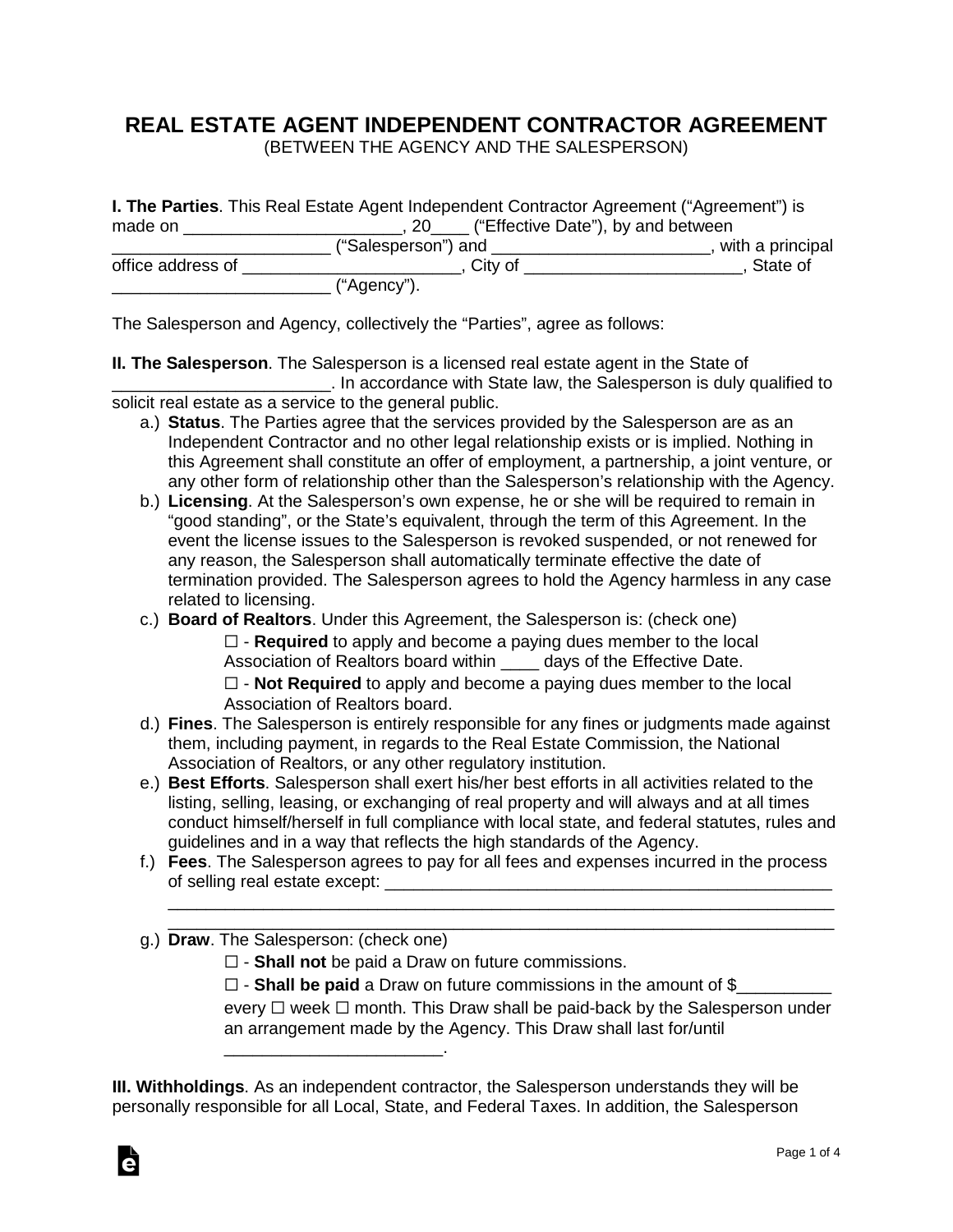agrees to indemnify the Agency for any and all liabilities or costs related to the aforementioned employment withholdings.

a.) **Employment Insurance**. As an independent contractor relationship, Salesperson provides no Worker's Compensation or Unemployment Insurance coverage of any kind. Salesperson expressly waives such coverage and is hereby notified that if Workers Compensation Coverage is desired, Salesperson must personally obtain coverage directly from a licensed insurance carrier at the Salesperson's sole expense.

**IV. Office Support**. The Agency shall provide an atmosphere with support for assisting the Salesperson with running their own business. The offices provided by the Agency are not guaranteed to have its own furniture or equipment and shall be the responsibility of the Salesperson.

a.) **Supervision**. Agency is responsible for the supervision of all work performed by Salesperson as required by law and this Agreement. Except where such methods are inconsistent with the law or this agreement, Salesperson is solely responsible for the management of their own real estate business including, but not limited to, the management of time, efforts, expenses, etc. Agency shall have no right, except to the extent required by law to direct or limit Salesperson's activities as to hours, leads, floor time, open houses, prospecting, reports, sales meeting attendance, services, time off, vacation, or other similar activities.

**V. Salesperson's Authority**. Salesperson is NOT an agent of the Agency and shall have NO authority to bind the Agency by any promise or representation unless such authority is expressly granted in writing which writing must include the specific time period and terms included in said agreement. Salesperson indemnifies and agrees to hold Agency harmless for any acts or omissions made by Salesperson contrary to this Agreement.

**VI. Fair Housing Requirements**. The Agency is committed to full compliance with all Federal and State Fair Housing Laws. Therefore, Salesperson shall fully understand and comply with all Fair Housing requirements and shall not act or advertise in any way to deny equal professional services or housing opportunity to any person for reasons of race, color, religion, sex, handicap, familial status, or national origin as mandated in the "Equal Housing Opportunity Act" or any other current or future enacted regulations.

**VII. Termination**. This Agreement is considered to be month to month and as such, either party may "at-will" and without cause, terminate by providing at least days' written notice. Any fees, which were prepaid to Agency pursuant to the terms contained herein, shall be retained by Agency at the time of early termination in all situations except where the early termination is due to the inability of the Agency to perform services as agreed. If Agency is unable to perform agreed upon services for any reason, any prepaid fees (if any) shall be returned on a prorated basis for each full month of the remaining prepaid term. Agency shall have no further obligation or liability to Salesperson beyond re-payment of pre-paid fees as outlined herein.

**VIII. Commissions**. All commissions charged by the Salesperson to a Client in the solicitation of their property to procure a sale shall be payable to the Agency. The Salesperson has the right to negotiate and charge their own rates.

Ġ

a.) **Payment of Commissions**. The Agency shall pay the Salesperson \_\_\_\_% of the total commission amount ("Commission Arrangement"). This Commission Arrangement is separate from any other liabilities in this Agreement. All commissions shall be paid within thirty (30) days to the Salesperson.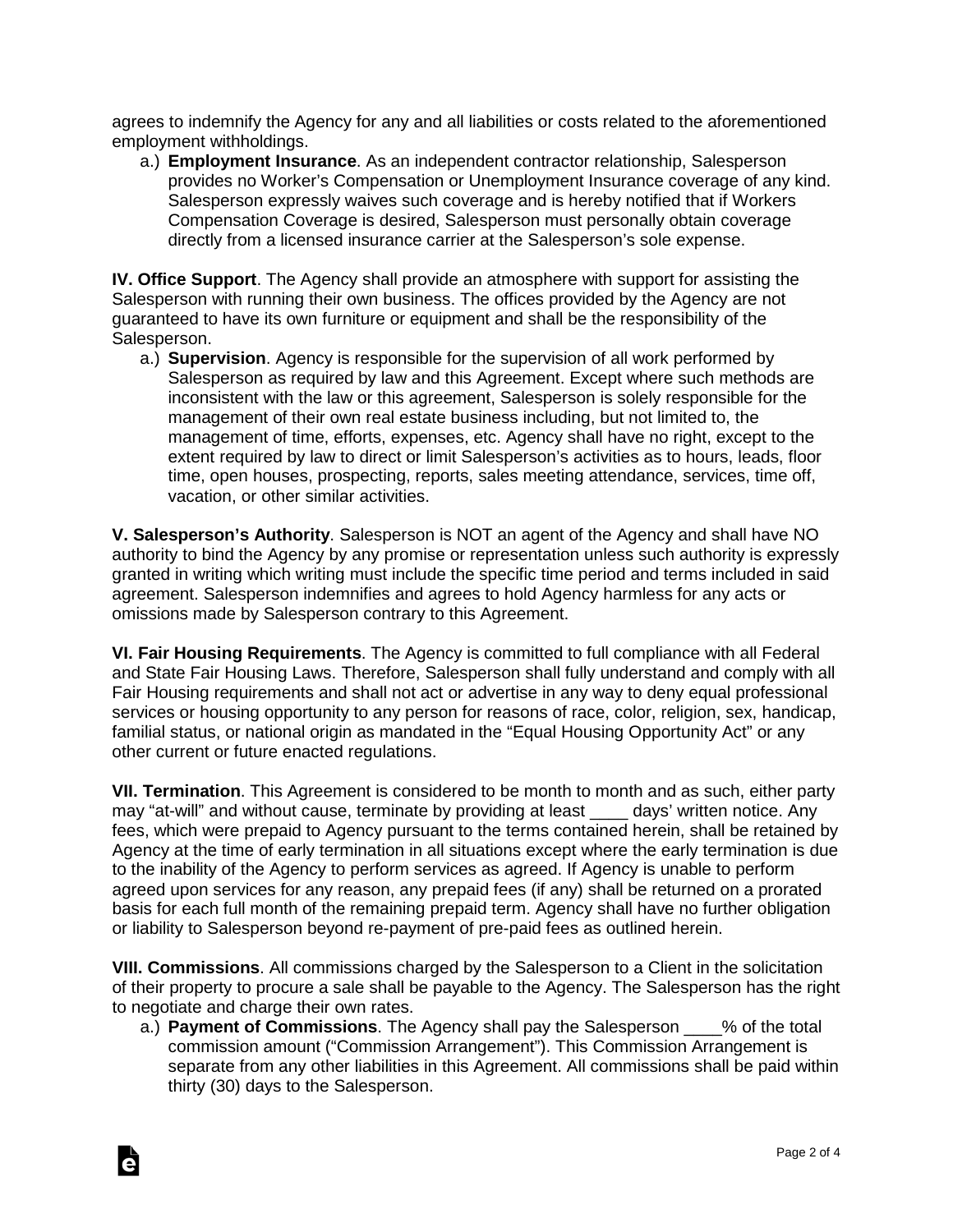**IX. Assignment**. The Salesperson shall not assign or otherwise transfer any of the rights and obligations so placed on the Salesperson hereunder. Any purported or attempted assignment or other transfer or delegation in violation of this section shall deem this Agreement null and void.

**X. Indemnification**. Salesperson agrees to indemnify and hold harmless the Agency, its agents, employees, officers, successors, assigns, and any other party deriving title under the term Agency from all fined, levies, suits, proceedings, claims, actions, or causes of actions of any kind whatsoever including, but not limited to, all costs, court costs, litigation expenses and attorney fees arising from, growing out of, in connection with or incidental to the Salesperson activities and operation of real estate business.

**XI. Notice**. Any notice to be given by one of the Parties to the other under, or in connection with this Agreement, shall be in writing and signed by or on behalf of the Party giving it, and addressed to the recipient at the mailing address, facsimile number, or following e-mail:

|                                  | <b>Salesperson</b> |  |
|----------------------------------|--------------------|--|
|                                  |                    |  |
|                                  |                    |  |
| Fax Number: ____________________ |                    |  |
|                                  | <b>Agency</b>      |  |
|                                  |                    |  |
|                                  |                    |  |
| Fax Number: ____________________ |                    |  |

**XII. Amendments & Modifications**. At any time with thirty (30) days' written notice, the Agency has the right to change the terms of this Agreement.

**XIII. No Waivers**. The rights and remedies of the parties to this Agreement are cumulative and not alternative. No waiver of any rights is to be charged against any Party unless such waiver is in writing signed by an authorized representative of the Party so charged. Neither the failure nor any delay by any Party in exercising any right, power, or privilege under this Agreement will operate as a waiver of such right, power, or privilege, and no single or partial exercise of any such right, power, or privilege will preclude any other or further exercise of such right, power, or privilege or the exercise of any other right, power, or privilege.

**XIV. Severability**. If any provision of this Agreement is held invalid or unenforceable by any court of competent jurisdiction, the other provisions of this Agreement will remain in full force and effect, and, if legally permitted, such offending provision will be replaced with an enforceable provision that as nearly as possible effects the party's intent.

**XV. Execution in Counterparts**. This Agreement may be executed in counterparts (which may be exchanged by facsimile), each of which will be deemed an original, but all of which together will constitute the same Agreement.

**XVI. Governing Law**. The validity, construction, interpretation of this Agreement shall be governed by and construed in accordance with the laws of the State of

\_\_\_\_\_\_\_\_\_\_\_\_\_\_\_\_\_\_\_\_\_\_\_, without regard to principles of conflicts of law. The Parties hereby consent and agree to the exclusive jurisdiction of the state and federal courts located in said State for all suits, actions or proceedings directly or indirectly arising out of or relating to this Agreement, and waive any and all objections to such courts, including but not limited to